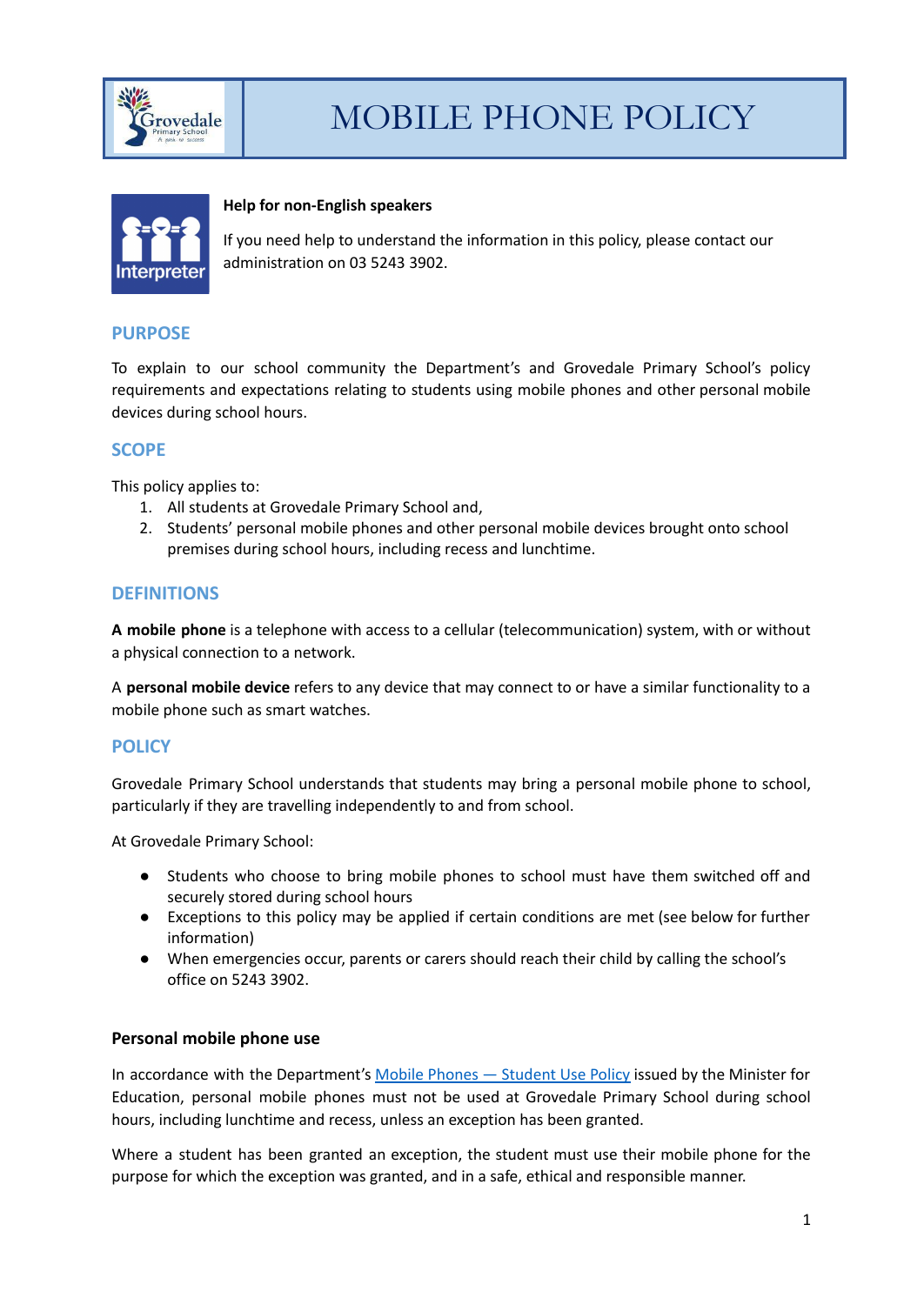

#### **Secure storage**

Mobile phones and personal mobile devices owned by students at Grovedale Primary School are considered valuable items and are brought to school at the owner's (student's or parent/carer's) risk. Students are encouraged not to bring a mobile phone or personal mobile device to school unless there is a compelling reason to do so. Please note that Grovedale Primary School does not have accident insurance for accidental property damage or theft. Students and their parents/carers are encouraged to obtain appropriate insurance for valuable items. Refer to the Department's [Claims](https://www2.education.vic.gov.au/pal/claims-property-damage-and-medical-expenses/policy) for Property Damage and Medical [Expenses](https://www2.education.vic.gov.au/pal/claims-property-damage-and-medical-expenses/policy) policy.]

Where students bring a mobile phone or personal mobile device to school, Grovedale Primary School will provide secure storage. Secure storage is storage that cannot be readily accessed by those without permission to do so. At Grovedale Primary School students are required to store their phones in their bags (at their own risk) or handed into the school administration office to be stored securely.

## **Enforcement**

Students who use their personal mobile phones inappropriately at Grovedale Primary School may be issued with consequences consistent with our school's existing *Student Wellbeing and Engagement, Code of Conduct* or *Bullying Prevention* policies.

At Grovedale Primary School inappropriate use of mobile phones is **any use during school hours**, unless an exception has been granted, and particularly use of a mobile phone:

- in any way that disrupts the learning of others
- to send inappropriate, harassing or threatening messages or phone calls
- to engage in inappropriate social media use including cyber bullying
- to capture video or images of people, including students, teachers and members of the school community without their permission
- to capture video or images in the school toilets, changing rooms, swimming pools and gyms
- during exams and assessments

#### **Exceptions**

Exceptions to the policy:

- may be applied during school hours if certain conditions are met, specifically,
	- Health and wellbeing-related exceptions; and
	- o Exceptions related to managing risk when students are offsite.
- can be granted by the Principal, or by the teacher for that class, in accordance with the Department's Mobile Phones — [Student](https://www2.education.vic.gov.au/pal/students-using-mobile-phones/policy) Use Policy.

The three categories of exceptions allowed under the Department's Mobile Phones - [Student](https://www2.education.vic.gov.au/pal/students-using-mobile-phones/policy) Use [Policy](https://www2.education.vic.gov.au/pal/students-using-mobile-phones/policy) are:

#### *1. Health and wellbeing-related exceptions*